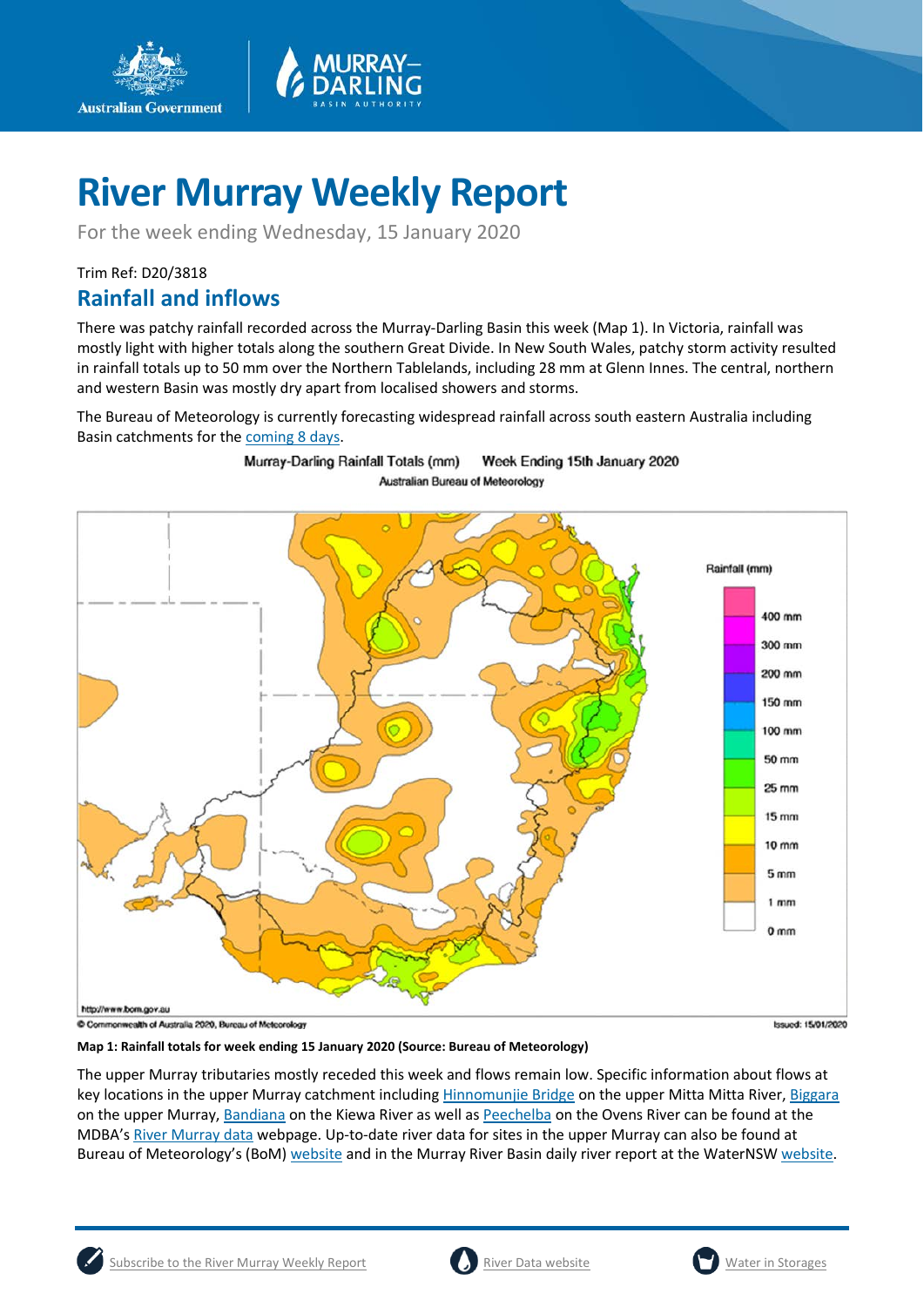## **River operations**

- Bushfire activity currently not impacting river operations.
- IVT deliveries continue from the Goulburn and Murrumbidgee valleys.
- Red Alerts for blue-green algae continue at numerous locations in the southern system.

#### **Bushfire Impacts**

The MDBA and state constructing authorities are continuing to monitor bushfire activity in the upper Murray catchment. To date, the fires have not posed any significant risk to any MDBA operated structures and have not impacted river operations. MDBA will continue to monitor the situation closely and will work with relevant fire and emergency management agencies where necessary. To stay updated on fire risks please visit:

New South Wales – [Rural Fire Service](https://www.rfs.nsw.gov.au/)

Victoria – [Vic Emergency](https://www.emergency.vic.gov.au/respond/)

South Australia – [Country Fire Service](https://www.cfs.sa.gov.au/site/warnings_and_incidents.jsp)

Water quality is likely to be impacted by fires as ash and sediment is washed into water courses following rain. However, the extent and timing of any impacts will depend on the location of the fires and intensity and duration of rainfall events. For information on current water quality and any impacts to your water supply, please contact your retail water supplier.

#### **River operations**

In the past week MDBA total active storage reduced by 99 GL to 2,781 GL (or 33% capacity). Murray System inflows (excl. Snowy, Darling, inter-valley trade and environmental tributary inflows) continue to track well below the long term average (see plot on last page of this report).

At **Dartmouth Reservoir**, the [storage](https://riverdata.mdba.gov.au/dartmouth-dam) decreased by 14 GL to 1,965 GL (51% capacity). Over the last week the [release](https://riverdata.mdba.gov.au/colemans) from Dartmouth, measured at Colemans, remained steady at around 2,000 ML/day and has recently increased to 3,500 ML/day. Early in the coming week, the release is expected to increase to around 5,200 ML/day and will target near 6,500 ML/day after the weekend. These increased releases aim to transfer a total volume of around 120 GL during January to support water levels at Hume Reservoir, where natural inflows remain very low due to the ongoing lack of rainfall. Very dry catchments may suppress flow responses in the Hume catchment even if reasonable rainfall returns. For more information see the [latest Dartmouth flow advice.](https://www.mdba.gov.au/mitta-mitta-flow-advice-17-jan-2020) Transfer requirements from Dartmouth to Hume Reservoirs are continually reviewed and revised in response to observed conditions and updated forecast demands across the system. In the months ahead, Dartmouth releases will continue to transfer water to Hume to support expected demands further downstream.

At **Hume Reservoir**, the storage decreased by 55 GL to 646 GL (21% capacity). The release from Hume varied between around 11,000 and 12,500 ML/day over the week and is currently near 11,500 ML/day.

At Lake Mulwala, the pool [level](https://riverdata.mdba.gov.au/yarrawonga-weir-upstream) remained above 124.75 m AHD and is currently near 124.80 m AHD. Diversions into Yarrawonga Main Channel and Mulwala Canal averaged 490 ML/day and 1,950 ML/day respectively. Of the diversion to Mulwala Canal, approximately 1,600 ML/day is water being diverted around the Barmah Choke through Murray Irrigation Limited (MIL) infrastructure and released predominantly into the Edward River (around 1,400 ML/day via Edward escape), with smaller volumes to the River Murray (around 100 ML/day from Perricoota escape) and Billabong Creek (reduced from 240 ML/day to 60 ML/day this week through the Finley Escape). Similarly, on the Victorian side around 135 ML/day continues to travel through Yarrawonga Main Channel and into the Broken Creek, again to bypass the Barmah Choke and transfer water to meet demands in the lower system. The release from **Yarrawonga Weir** is currently targeting 8,700 ML/day and is likely to remain near this flow rate over the coming week to meet expected downstream demands.



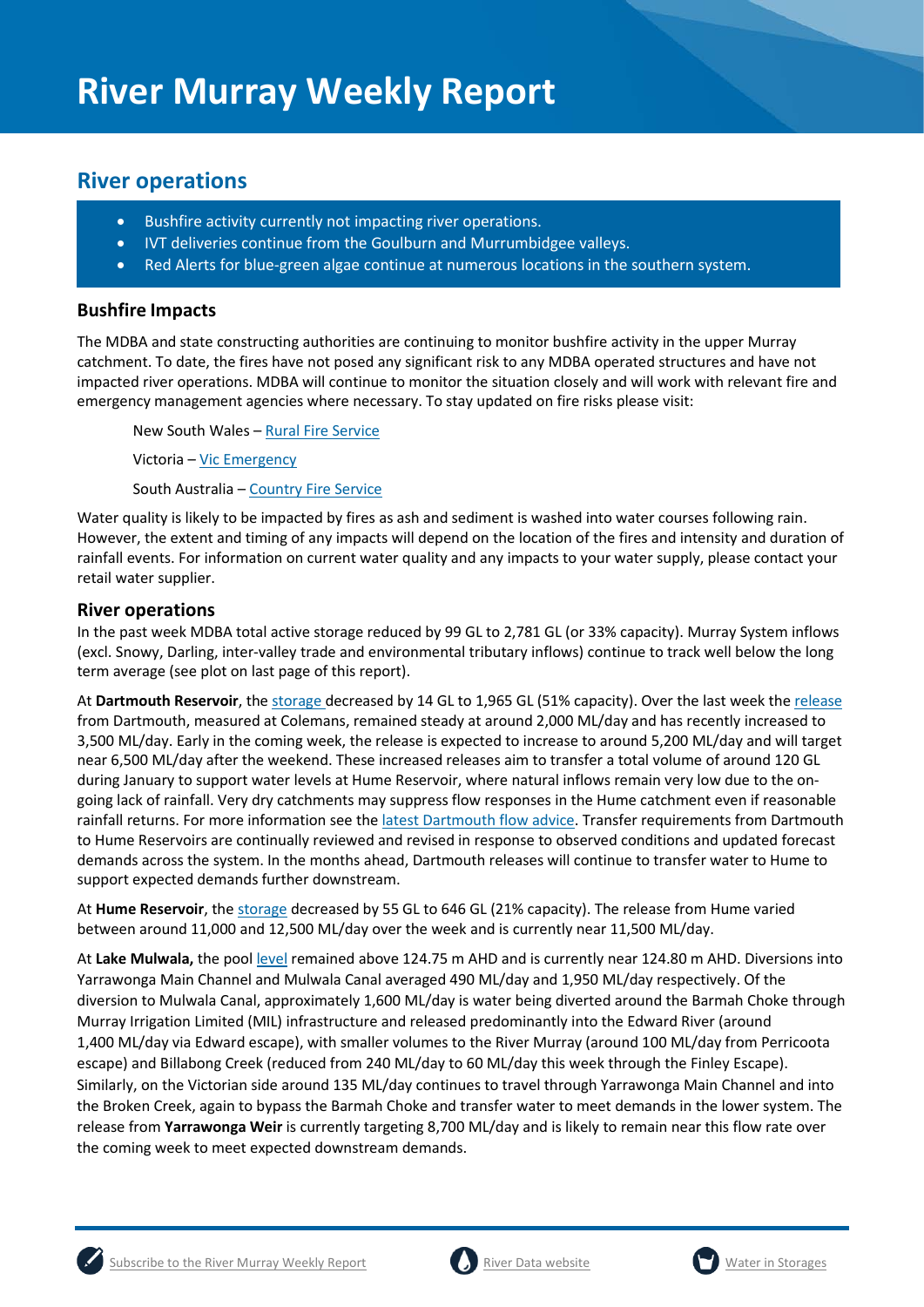Flows through the **Edward River** offtake remain at around 1,550 ML/day. On the **Gulpa Creek** diversion at Gulpa offtake remained around 240 ML/day. Downstream on the Edward River at Toonalook, the flow has held steady averaging 1,700 ML/day. At Stevens Weir, the flow continues to target around 2,500 ML/day.

There are a number of water quality alerts current across the Edward and Wakool Rivers including a Red [Alert](https://www.waternsw.com.au/about/newsroom/2019/blue-green-algae-red-alert-for-murrumbidgee-river-at-redbank-weir2) for blue-green algae at Stoney Crossing on the Wakool River. A Red Alert level warning indicates that people should not undertake activities where they may come into direct contact with the water. For more information on this and other alerts, visit th[e WaterNSW](https://www.waternsw.com.au/water-quality/algae) website.



**Photo 1: Lake William Hovell, King River (Ovens River catchment). Photo: Tim Rossi, MDBA.**

Flow in the **Goulburn River**, measured at McCoys Bridge, has receded steadily over the last week from 2,700 ML/day to the current flow near 2,400 ML/day. Flow is expected to recede to 1,700 ML/day over the coming week. This flow is above the normal January minimum flow rate of 350 ML/day due to the delivery of Inter Valley Trade (IVT) water to help meet demands on the River Murray as a result of trade from the Goulburn to the Murray Valley. The delivery of IVT from the Goulburn System has been managed in consultation with Goulburn-Murray Water (GMW) and Goulburn Broken Catchment Management Authority (GBCMA) in order to deliver flows at a variable rate to limit environmental impacts to the lower Goulburn River. Small volumes of IVT are also being delivered via the Broken Creek and Campaspe River. So far in January, around 35 GL has been called from the Goulburn System as specified on th[e GMW website.](https://www.g-mwater.com.au/water-resources/managing-water-storages) Delivery of IVT water will continue over coming months in order to meet the demands of entitlement holders that have traded water from the Goulburn system. The current Goulburn IVT balance is decreasing due to the delivery of IVT and approaching 200 GL. More information regarding opportunities for allocation trade between the Goulburn and Murray Valleys is available at the Victorian water register [website.](http://waterregister.vic.gov.au/water-trading/allocation-trading#AllocationTradeOpportunities)



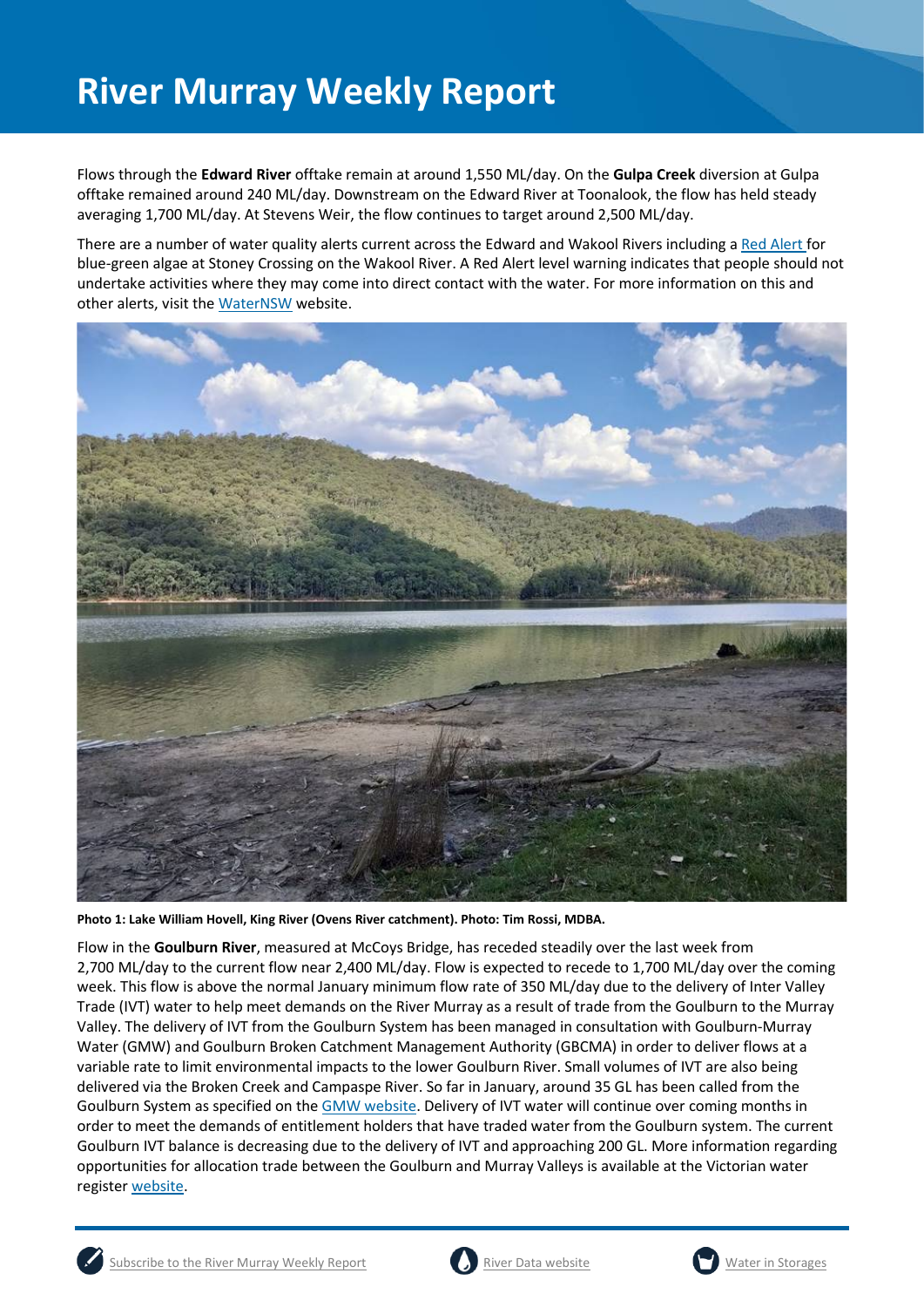The **Torrumbarry Weir** [pool](https://riverdata.mdba.gov.au/torrumbarry-weir-lock-26) is currently at the Full Supply Level (FSL) of 86.05 m AHD. [Diversions](https://riverdata.mdba.gov.au/national-channel-ds-torrumbarry-headworks) to National Channel from the Torrumbarry weir pool have remained steady around 1,450 ML/day. Downstream of Torrumbarry Weir, the release increased from 7,700 ML/day to 8,200 ML/day this week, as higher flow from the Goulburn IVT arrived. The flow is expected to steadily decrease to around 7,200 ML/day over the coming week.



**Photo 2: River Murray near Pental Island. Photo: Will Lucardie, MDBA.**

Inflow from the **Murrumbidgee River**, measured a[t Balranald,](https://riverdata.mdba.gov.au/balranald-weir-downstream) has averaged 1,150 ML/day. This is above the end of system target due to the delivery of IVT to the Murray. The MDBA has requested WaterNSW to deliver up to 40 GL for the months of January and February respectively. Approximately 100 ML/day of Murrumbidgee IVT is currently being delivered via the Billabong Creek, which reaches the Murray through the Edward-Wakool River system.

Trade from the Murrumbidgee to the Murray has been closed over the week with the current [Murrumbidgee IVT](https://www.waternsw.com.au/customer-service/ordering-trading-and-pricing/trading/murrumbidgee)  [balance](https://www.waternsw.com.au/customer-service/ordering-trading-and-pricing/trading/murrumbidgee) around 100 GL. It will remain closed until the account returns to below 85 GL. This can occur if enough water is traded from the Murray back to the Murrumbidgee, or if sufficient IVT is delivered from the Murrumbidgee to the Murray. Further information on expected IVT deliveries from the Murrumbidgee is provided by WaterNSW.

At **Euston**, the [weir pool level](https://riverdata.mdba.gov.au/euston-weir-upstream) is targeting FSL. Over the past week the [downstream release](https://riverdata.mdba.gov.au/euston-weir-downstream) increased from 8,400 ML/day to 9,000 ML/day and is expected to increase further to around 9,500 ML/day.

The **Menindee Lakes** storage is approximately 7 GL (less than 1% capacity). A [Red Alert](https://www.waternsw.com.au/about/newsroom/2019/blue-green-algae-red-alert-for-lake-wetherell-site-3,-upstream-from-menindee) for blue-green algae is in place for Lake Wetherell. WaterNSW continues to manage the Menindee Lakes in accordance with the [Lower](https://www.waternsw.com.au/supply/regional-nsw/operations) 





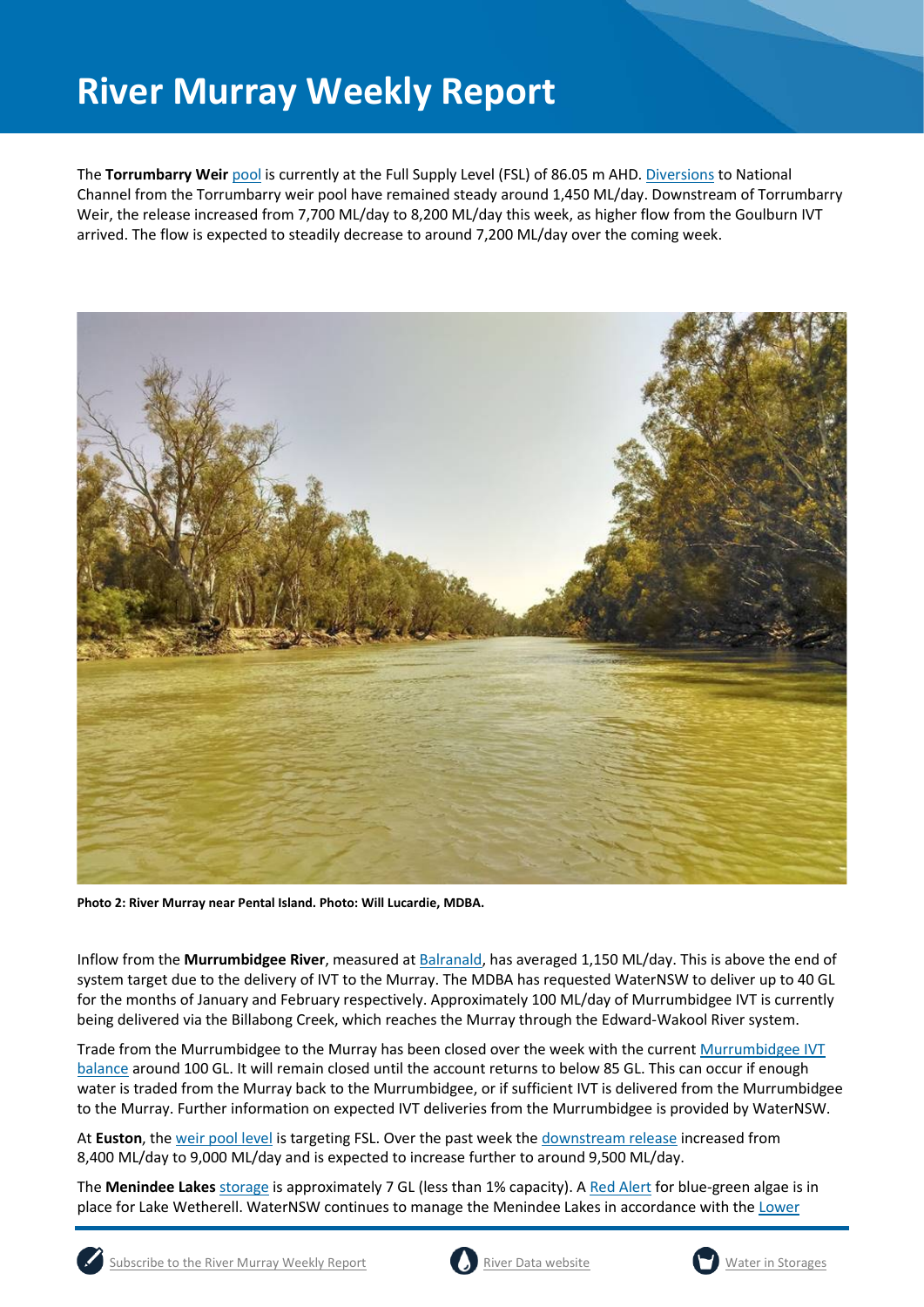[Darling Annual Operations Plan.](https://www.waternsw.com.au/supply/regional-nsw/operations) WaterNSW has advised that releases at Weir 32 are only planned to recommence when significant inflows are received into the Menindee Lakes. Inflows are currently zero and no significant inflows are expected in the near future.

As a result of the widespread drought conditions in NSW, extensive [water restrictions](https://www.waternsw.com.au/about/newsroom/2018/waternsw-confirms-restrictions-for-lower-darling-customers) remain in place. More information on drought management activities in NSW can be found on the NSW Government website - [Drought](https://www.dpi.nsw.gov.au/climate-and-emergencies/droughthub)  [Hub.](https://www.dpi.nsw.gov.au/climate-and-emergencies/droughthub) Links to other drought services and assistance can be also accessed via the MDB[A drought webpage.](https://www.mdba.gov.au/managing-water/drought-murray-darling-basin)

At **Wentworth Weir**, th[e pool level](https://riverdata.mdba.gov.au/wentworth-weir-lock-10) is currently targeting 10 cm above FSL to assist pumpers in the upper reaches of the Darling River arm of the weir pool whilst there is no inflow from the Darling River. The downstream release is currently near 6,000 ML/day and is expected to remain around this rate for the coming week.

At **Locks 8 and 7**, the weir pool levels are being varied as part of the weir pool variability program. Currently, Lock 8 is targeting a level between 90 and 100 cm below FSL and Lock 7 is targeting a level between 50 and 60 cm below FSL. Lowering the weir pools below FSL is also expected to result in small water savings due to reduced seepage and evaporation as the area inundated by the weir pools reduces.

At **Lake Victoria,** the storage volume reduced by 29 GL to 364 GL (54% capacity). Lake Victoria's current storage volume is relatively low for this time of year. Current forecasts indicate the storage will continue to fall over the coming months as additional water is released to assist meet peak summer demands. Current planning forecasts indicate that Lake Victoria is likely to reach relatively low levels by early autumn 2020 if the dry conditions continue.

This week, th[e flow](https://riverdata.mdba.gov.au/flow-south-australia-calculated) to **South Australia** averaged 8,150 ML/day, which comprises the delivery of monthly South Australian Entitlement plus net trade into the state as well as small volumes of environmental water. A target flow to South Australia of 8,100 ML/day is expected to continue around this rate for the remainder of January. For more information on South Australia's Entitlement flow, see the South Australian Department for Environment and Water's lates[t River Murray flow report.](https://www.waterconnect.sa.gov.au/River-Murray/SitePages/2019%20Flow%20Reports.aspx)

The **Lower Lakes** 5-day average water level has reduced by 1 cm over the last week to 0.59 m AHD. Releases are currently only occurring through fishways with all barrage gates now closed to help manage the level of the Lower Lakes through the warmer months. For information on barrage releases see the South Australia[n Department for](https://www.waterconnect.sa.gov.au/River-Murray/SitePages/River%20Murray%20Flow%20Reports.aspx)  [Environment and Water weekly River Murray Flow Report.](https://www.waterconnect.sa.gov.au/River-Murray/SitePages/River%20Murray%20Flow%20Reports.aspx)

**For media inquiries contact the Media Officer on 02 6279 0141**

ANDREW REYNOLDS Executive Director, River Management



**Australian Government** 







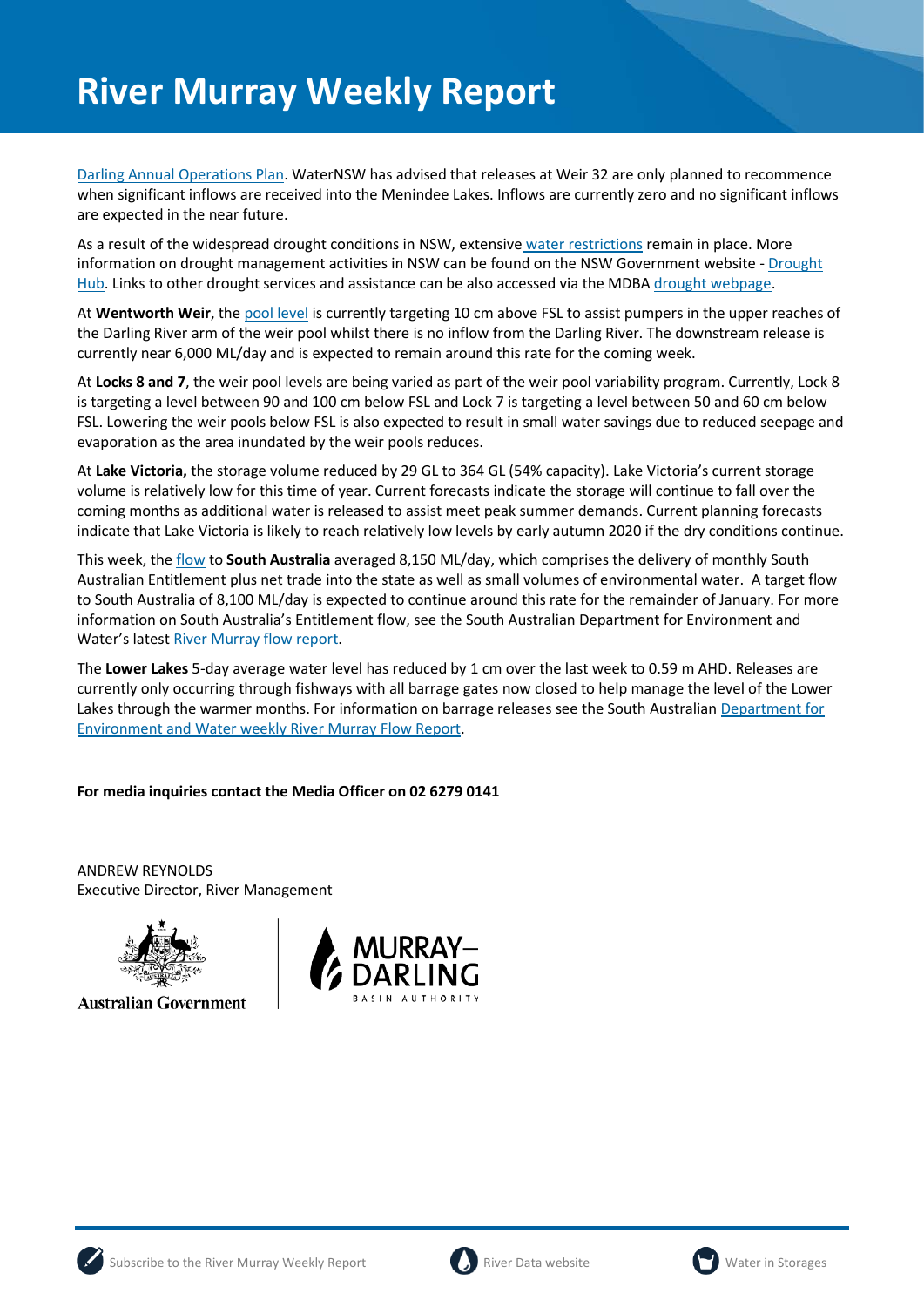#### Water in Storage Water in Storage Week ending Wednesday 15 Jan 2020

| <b>MDBA Storages</b>             | Full<br>Supply<br>Level | Full<br>Supply<br>Volume | Current<br>Storage<br>Level | Storage<br>Current |       | Dead<br>Storage | Active<br>Storage | Change in Total<br>Storage for the<br>Week |
|----------------------------------|-------------------------|--------------------------|-----------------------------|--------------------|-------|-----------------|-------------------|--------------------------------------------|
|                                  | $(m$ AHD)               | (GL)                     | (m AHD)                     | (GL)               | $\%$  | (GL)            | (GL)              | (GL)                                       |
| Dartmouth Reservoir              | 486.00                  | 3856                     | 451.16                      | 965                | 51%   | 71              | 1894              | $-14$                                      |
| Hume Reservoir                   | 192.00                  | 3 0 0 5                  | 175.22                      | 646                | 21%   | 23              | 623               | $-55$                                      |
| Lake Victoria                    | 27.00                   | 677                      | 24.20                       | 364                | 54%   | 100             | 264               | $-29$                                      |
| Menindee Lakes                   |                         | 1 731*                   |                             |                    | $0\%$ | (- -) #         | 0                 | $-0$                                       |
| <b>Total</b>                     |                         | 9 2 6 9                  |                             | 2982               | 32%   | $ -$            | 2781              | -99                                        |
| <b>Total Active MDBA Storage</b> |                         |                          |                             |                    |       |                 | $33\%$ ^          |                                            |

#### **Major State Storages**

| <b>Burriniuck Reservoir</b> | 026     | 320 | 31% |     | 217<br>، ا ب | -0  |
|-----------------------------|---------|-----|-----|-----|--------------|-----|
| <b>Blowering Reservoir</b>  | 631     | 628 | 38% | 24  | 604          |     |
| Eildon Reservoir            | 3 3 3 4 | 364 | 41% | 100 | 264          | -29 |

\* Menindee surcharge capacity – 2050 GL \*\* All Data is rounded to nearest GL \*\*

# NSW has sole access to water when the storage falls below 480 GL. MDBA regains access to water when the storage next reaches 640 GL. ^ % of total active MDBA storage

| <b>Snowy Mountains Scheme</b> | Snowy diversions for week ending 14 Jan 2020 |                    |                  |           |                 |
|-------------------------------|----------------------------------------------|--------------------|------------------|-----------|-----------------|
| <b>Storage</b>                | Active Storage (GL)                          | Weekly Change (GL) | Diversion (GL)   | This Week | From 1 May 2019 |
| Lake Eucumbene - Total        | 999                                          | n/a                | Snowy-Murray     | $+19$     | 278             |
| Snowy-Murray Component        | 550                                          | n/a                | Tooma-Tumut      | $+1$      | 183             |
| <b>Target Storage</b>         | 520                                          |                    | Net Diversion    | 18        | 95              |
|                               |                                              |                    | Murray 1 Release | $+24$     | 439             |

#### **Major Diversions from Murray and Lower Darling (GL) \***

| <b>New South Wales</b>      | This Week     | From 1 July 2019 | <b>Victoria</b>                 | This Week | From 1 July 2019 |
|-----------------------------|---------------|------------------|---------------------------------|-----------|------------------|
| Murray Irrig. Ltd (Net)     | 1.3           | 106              | Yarrawonga Main Channel (net)   | 3.2       | 78               |
| <b>Wakool Sys Allowance</b> | 1.8           | 28               | Torrumbarry System + Nyah (net) | 7.8       | 172              |
| Western Murray Irrigation   | $1.2^{\circ}$ | 15               | Sunraysia Pumped Districts      | 5         | 70               |
| Licensed Pumps              | 4.3           | 74               | Licensed pumps - GMW (Nyah+u/s) |           | 13               |
| Lower Darling               | 0.0           |                  | Licensed pumps - LMW            | 4.6       | 238              |
| <b>TOTAL</b>                | 8.6           | 224              | <b>TOTAL</b>                    | 21.6      | 571              |

\* Figures are derived from actual and estimates where data is unavailable. Please note that not all data may have been available at the time of creating this report. \*\* All data above is rounded to nearest 100 ML for weekly data and nearest GL for cumulative data

#### **Flow to South Australia (GL)**

| Flow to South Australia (GL)                                                                                  | Entitlement this month | $217.0*$ |                |
|---------------------------------------------------------------------------------------------------------------|------------------------|----------|----------------|
| * South Australia is receiving a reduced base                                                                 | Flow this week         | 57.0     | (8 100 ML/day) |
| entitlement this month due to low water availability.                                                         | Flow so far this month | 121.7    |                |
| However, total flow to SA is slightly more than normal<br>Entitlement due to environmental water delivery and | Flow last month        | 223.0    |                |
| trade to SA.                                                                                                  |                        |          |                |

#### **Salinity (EC) (microSiemens/cm at 25o C)**

|                         | Current | Average over the last week | Average since 1 August 2019 |
|-------------------------|---------|----------------------------|-----------------------------|
| Swan Hill               | 80      | 70                         | 70                          |
| Euston                  |         |                            |                             |
| <b>Red Cliffs</b>       | 30      | 30                         | 50                          |
| Merbein                 | 90      | 100                        | 90                          |
| Burtundy (Darling)      |         |                            | 1 2 2 0                     |
| Lock 9                  | 110     | 120                        | 100                         |
| Lake Victoria           | 120     | 110                        | 110                         |
| Berri                   | 140     | 150                        | 140                         |
| Waikerie                | 200     | 200                        | 210                         |
| Morgan                  | 220     | 220                        | 220                         |
| Mannum                  | 260     | 270                        | 260                         |
| Murray Bridge           | 230     | 230                        | 290                         |
| Milang (Lake Alex.)     | 910     | 910                        | 830                         |
| Poltalloch (Lake Alex.) | 860     | 840                        | 800                         |
| Meningie (Lake Alb.)    | 1890    | 1750                       | 1680                        |
| Goolwa Barrages         | 1750    | 1 570                      | 1850                        |





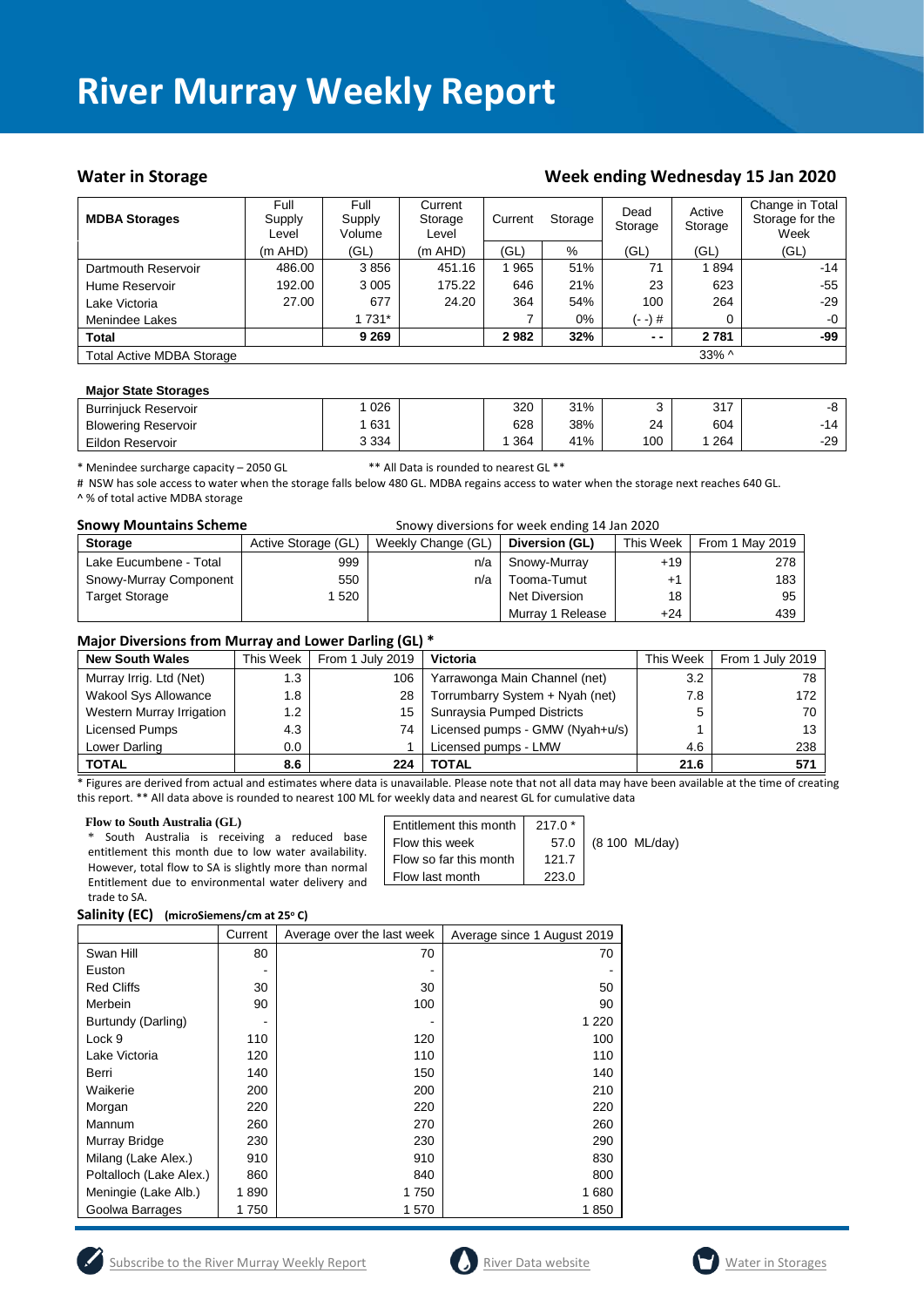

# MURRAY-<br>DARLING

#### River Levels and Flows **River Levels and Flows Week ending Wednesday 15 Jan 2020**

|                                | Minor Flood<br>Stage         | Gauge                    | Height         | Flow     | Trend | Average Flow this<br>Week | Average Flow last<br>Week |
|--------------------------------|------------------------------|--------------------------|----------------|----------|-------|---------------------------|---------------------------|
|                                |                              | local                    | (m             |          |       |                           |                           |
| <b>River Murray</b>            | (m)                          | (m)                      | AHD)           | (ML/day) |       | (ML/day)                  | (ML/day)                  |
| Khancoban                      | $\blacksquare$               |                          |                | 4 9 4 0  | F     | 4 1 2 0                   | 960                       |
| Jingellic                      | 4.0                          | 1.65                     | 208.17         | 4 2 3 0  | F     | 3700                      | 770                       |
| Tallandoon (Mitta Mitta River) | 4.2                          | 2.30                     | 219.19         | 3630     | R     | 2 4 4 0                   | 1810                      |
| Heywoods                       | 5.5                          | 3.04                     | 156.67         | 11 900   | R     | 11 920                    | 11 840                    |
| <b>Doctors Point</b>           | 5.5                          | 2.83                     | 151.30         | 12 870   | R     | 12 690                    | 12 630                    |
| Albury                         | 4.3                          | 1.83                     | 149.27         |          |       |                           |                           |
| Corowa                         | 4.6                          | 2.55                     | 128.57         | 11 480   | F     | 11 820                    | 12 040                    |
| Yarrawonga Weir (d/s)          | 6.4                          | 1.50                     | 116.54         | 8810     | R     | 8770                      | 8800                      |
| Tocumwal                       | 6.4                          | 2.05                     | 105.89         | 8700     | S     | 8770                      | 8720                      |
| Torrumbarry Weir (d/s)         | 7.3                          | 2.72                     | 81.26          | 8 1 6 0  | S     | 8 1 5 0                   | 7 180                     |
| Swan Hill                      | 4.5                          | 1.56                     | 64.48          | 8 4 3 0  | R     | 8 0 1 0                   | 7 0 8 0                   |
| <b>Wakool Junction</b>         | 8.8                          | 3.37                     | 52.49          | 9780     | R     | 9410                      | 8760                      |
| Euston Weir (d/s)              | 9.1                          | 1.61                     | 43.45          | 8 9 5 0  | S     | 8830                      | 8 2 4 0                   |
| Mildura Weir (d/s)             |                              | $\overline{\phantom{a}}$ | $\blacksquare$ | 7 2 4 0  | F     | 7 3 4 0                   | 6 5 4 0                   |
| Wentworth Weir (d/s)           | 7.3                          | 2.88                     | 27.64          | 5 9 6 0  | F     | 5720                      | 4 9 8 0                   |
| <b>Rufus Junction</b>          | $\blacksquare$               | 3.66                     | 20.59          | 7730     | S     | 7780                      | 7780                      |
| Blanchetown (Lock 1 d/s)       | $\qquad \qquad \blacksquare$ | 0.74                     |                | 4 0 20   | F     | 4 9 3 0                   | 4 4 5 0                   |
|                                |                              |                          |                |          |       |                           |                           |
| <b>Tributaries</b>             |                              |                          |                |          |       |                           |                           |
| Kiewa at Bandiana              | 2.8                          | 0.73                     | 153.96         | 180      | R     | 200                       | 220                       |
| Ovens at Wangaratta            | 11.9                         | 7.75                     | 145.43         | 190      | F     | 210                       | 250                       |
| Goulburn at McCoys Bridge      | 9.0                          | 2.26                     | 93.68          | 2 4 2 0  | F     | 2 5 5 0                   | 2 3 0 0                   |
| Edward at Stevens Weir (d/s)   | 5.5                          | 2.40                     | 82.17          | 2630     | F     | 2570                      | 2 4 3 0                   |
| <b>Edward at Liewah</b>        |                              | 2.86                     | 58.24          | 2 3 3 0  | S     | 2 3 3 0                   | 2 3 6 0                   |
| Wakool at Stoney Crossing      |                              | 1.38                     | 54.87          | 390      | S     | 400                       | 400                       |
| Murrumbidgee at Balranald      | 5.0                          | 1.58                     | 57.54          | 1 160    | F     | 1 1 5 0                   | 1 1 9 0                   |
| Barwon at Mungindi             | 6.1                          | 2.12                     |                | 0        | F     | 0                         | 0                         |
| Darling at Bourke              | 9.0                          | 3.13                     | $\blacksquare$ | 0        | F     | 0                         | 0                         |
| Darling at Burtundy Rocks      |                              | 0.50                     | $\blacksquare$ | 0        | F     | 0                         | 0                         |
|                                |                              |                          |                |          |       |                           |                           |

Natural Inflow to Hume 590

(i.e. Pre Dartmouth & Snowy Mountains scheme)

**Weirs and Locks** Pool levels above or below Full Supply Level (FSL)

| Murray             | FSL (m AHD) | u/s     | d/s     |                       | FSL (m AHD) | u/s     | d/s     |
|--------------------|-------------|---------|---------|-----------------------|-------------|---------|---------|
| Yarrawonga         | 124.90      | $-0.10$ |         | No. 7 Rufus River     | 22.10       | $-0.45$ | $+1.34$ |
| No. 26 Torrumbarry | 86.05       | $+0.00$ |         | No. 6 Murtho          | 19.25       | $+0.00$ | $+0.14$ |
| No. 15 Euston      | 47.60       | $+0.01$ |         | No. 5 Renmark         | 16.30       | $+0.02$ | $+0.23$ |
| No. 11 Mildura     | 34.40       | $+0.03$ | $+0.16$ | No. 4 Bookpurnong     | 13.20       | $+0.03$ | $+0.74$ |
| No. 10 Wentworth   | 30.80       | $+0.08$ | $+0.24$ | No. 3 Overland Corner | 9.80        | $+0.01$ | $+0.22$ |
| No. 9 Kulnine      | 27.40       | $+0.00$ | $-0.86$ | No. 2 Waikerie        | 6.10        | $+0.04$ | $+0.14$ |
| No. 8 Wangumma     | 24.60       | $-0.94$ | $-0.32$ | No. 1 Blanchetown     | 3.20        | $+0.00$ | $-0.01$ |

#### **Lower Lakes FSL = 0.75 m AHD**

Lake Alexandrina average level for the past 5 days (m AHD)  $\Big| 0.59 \Big|$ 

| <b>Barrages</b>       |              |               | <b>Fishways at Barrages</b> |           |                        |                        |                            |  |  |
|-----------------------|--------------|---------------|-----------------------------|-----------|------------------------|------------------------|----------------------------|--|--|
|                       | Openings     | Level (m AHD) | No. Open                    | Rock Ramp | <b>Vertical Slot 1</b> | <b>Vertical Slot 2</b> | <b>Dual Vertical Slots</b> |  |  |
| Goolwa                | 128 openings | 0.50          | All closed                  |           | Open                   | Open                   |                            |  |  |
| Mundoo                | 26 openings  | 0.46          | All closed                  | -         |                        |                        | Oper                       |  |  |
| <b>Hunters Creek</b>  |              |               |                             | -         | Open                   |                        |                            |  |  |
| <b>Boundary Creek</b> | 6 openings   | -             | All closed                  | -         | Open                   |                        |                            |  |  |
| Ewe Island            | 111 gates    |               | All closed                  | -         |                        |                        | Oper                       |  |  |
| Tauwitchere           | 322 gates    | 0.48          | All closed                  | Open      | Open                   | Open                   |                            |  |  |

AHD = Level relative to Australian Height Datum, i.e. height above sea level